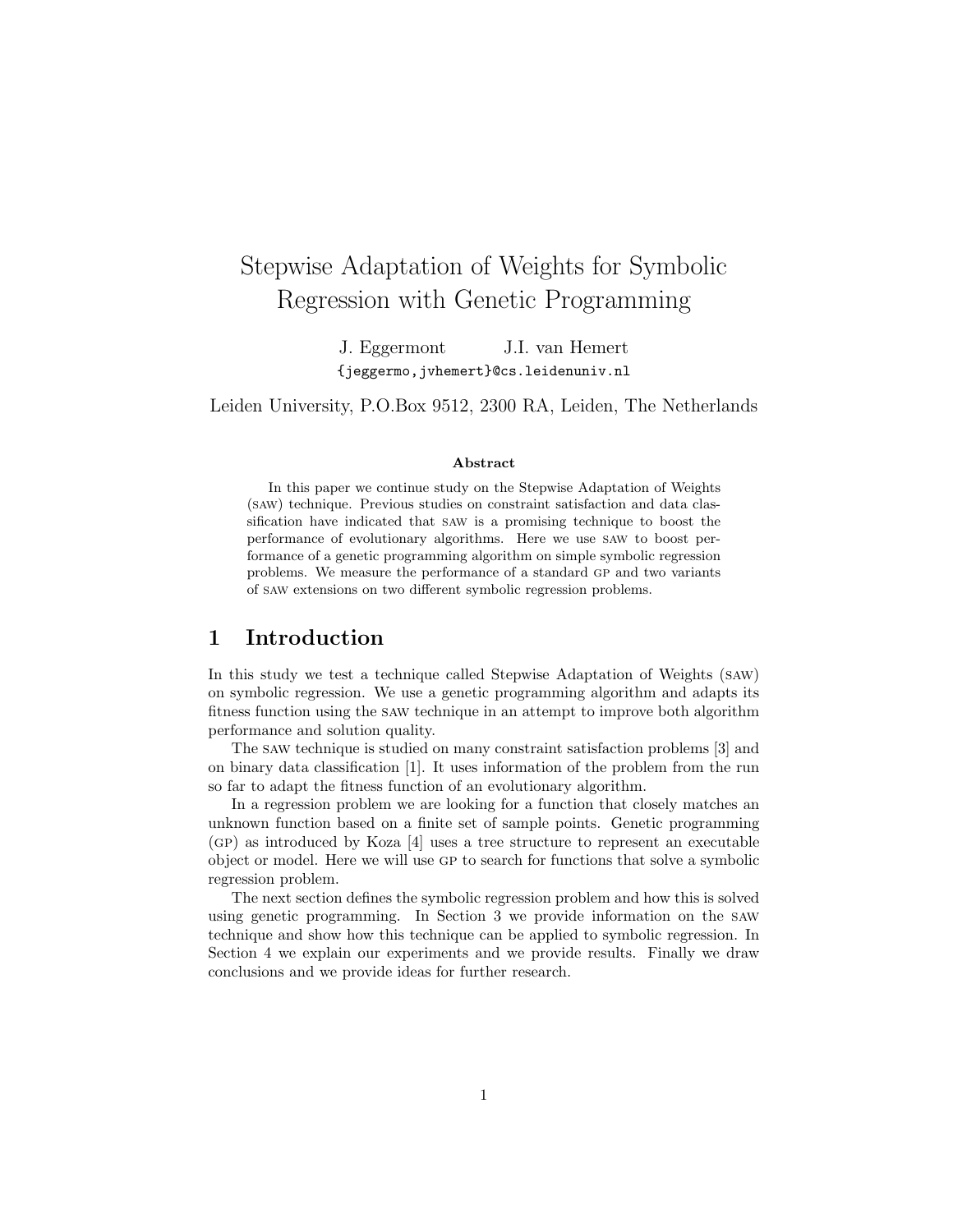## 2 Symbolic Regression with Genetic Programming

The object of solving a symbolic regression problem is finding a function that closely matches some unknown function on a certain interval. More formally, given an unknown function  $f(x)$  we want to find a function  $g(x)$  such that  $f(x_i)$  =  $g(x_i) \,\forall x_i \in X$ , where X is a set of values drawn from the interval we are interested in. Note that we normally do not know  $f(x)$  precisely. We only know the set of sample points  $\{(x, f(x))|x \in X\}$ . In this study we use predefined functions and uniformly draw a set of 50 sample points from it to test our regression algorithms.

We use a genetic programming algorithm to generate candidate solutions, i.e.,  $g(x)$ . These functions are presented as binary trees build up using multiplication, addition, subtraction, protected divide and the variable  $x$ . The genetic algorithm will use standard crossover and mutation operators as defined by Koza [4]. Furthermore its selection model is deterministic and generational. The parameters and characteristics of the algorithm are in Table 1.

Table 1: Parameters and characteristics of the genetic programming algorithm

| parameter                            | value                                  |
|--------------------------------------|----------------------------------------|
| evolutionary model $(\mu + \lambda)$ | $(\mu + 7\mu)$                         |
| fitness standard GP                  | see Equation 2                         |
| fitness SAW variants                 | see Equation 3                         |
| stop criterion                       | maximum generations or perfect fit     |
| functions set                        | $\{*, \, \%, -, +\}$                   |
| terminal set                         | $\{x\}$                                |
| populations size                     | see Table 2                            |
| maximum generations                  | see Table 2                            |
| survivors selection                  | keep best populations size individuals |
| parent selection                     | random                                 |

The selection scheme in an evolutionary algorithm is one of its basic components. It needs a way to compare the quality of two candidate solutions. This measurement, the fitness function, is calculated using knowledge of the problem. In symbolic regression we want to minimise the error  $\epsilon$  as defined in Equation 1.

$$
\epsilon = |f(x) - g(x)| \tag{1}
$$

Thus the fitness function becomes:

$$
standard \ fitness(g, X) = \sum_{x \in X} |f(x) - g(x)| \tag{2}
$$

Other fitness functions can be used. For instance, bases on the mean square error. We use this simple approach and make it adaptive in the next session.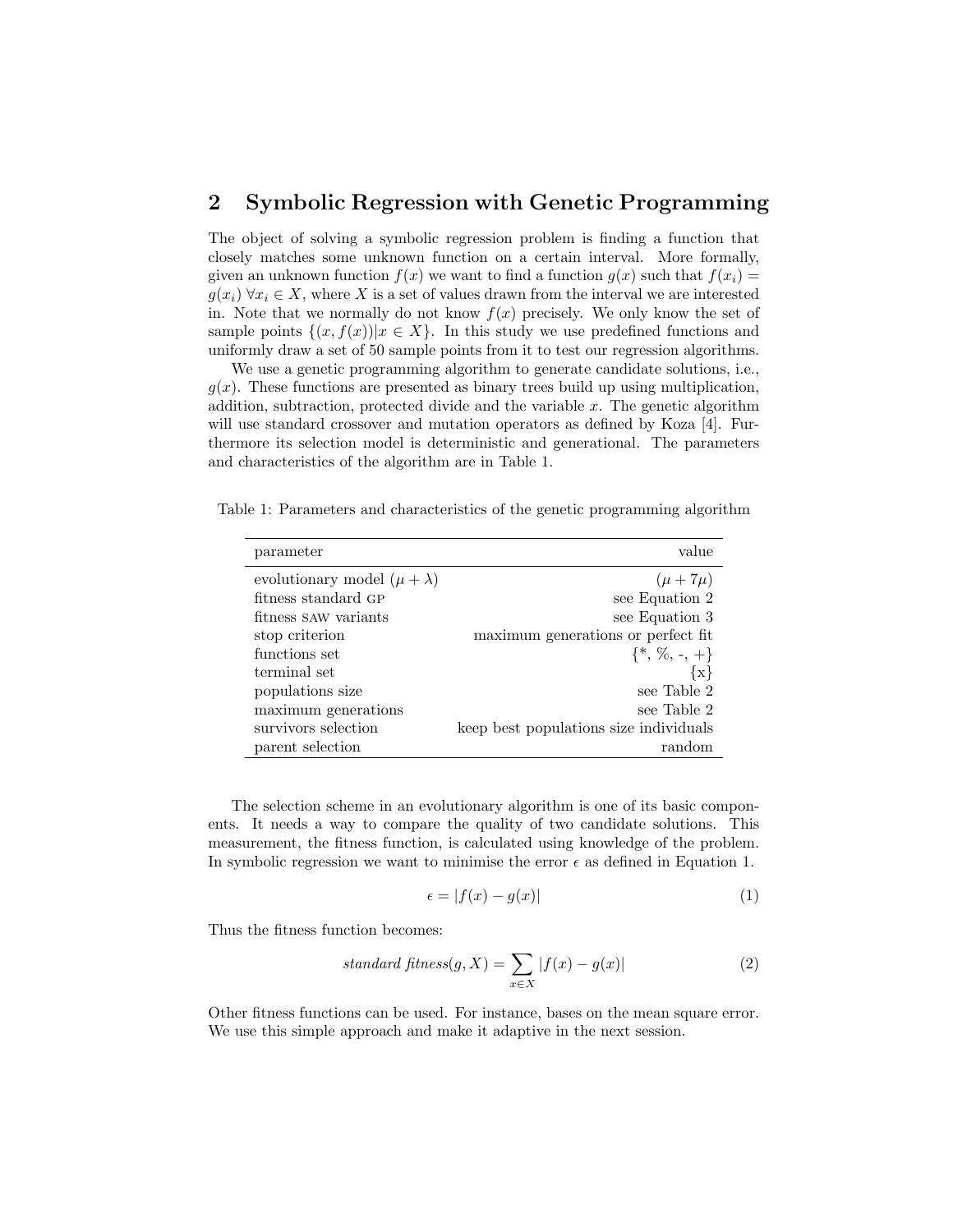## 3 Stepwise Adaptation of Weights

The Stepwise Adaptation of Weights (saw) technique was first studied on the constraint satisfaction problem (csp). Solving a csp can mean different things. Here the object is to find an instantiation of a set of variables such that none of the constraints that restrict certain combinations of variable instantiations are violated. This is a np-hard problem on which most evolutionary computation approaches will fail because they get stuck in local optima. The saw technique is designed to overcome this deficiency.

In data classification the problem is to find a model that can classify tuples of attributes as good as possible. When we observe this problem with constraint satisfaction in mind we can draw some analogies. For instance, in csp we have to deal with constraints. Minimising the number of violated constraints is the object and having no violated constraints at all yields a solution. Similarly, in data classification, minimising the number of wrongly classified records is the object, while correctly classifying all records yields a perfect model.

The idea of data classification can further be extended to symbolic regression. Here we want to find a model, i.e., a function, that correctly predicts values of the unknown function on the sampled points. The object is minimising the error of prediction, having no error is a perfect fit.

This is where saw steps into the picture by influencing the fitness function of an evolutionary algorithm. Note that in all the problems mentioned above the fitness has to be minimised to reach the object. The idea behind saw is to adapt the fitness function in an evolutionary algorithm by using knowledge of the problem in the run so far.

The knowledge of the problem is represented in the form of weights. We add a weight  $w_i$  to every sample point  $x_i \in X$ . These weights are initially set to one. During the run of the genetic programming algorithm we periodically stop the main evolutionary loop every five generations<sup>1</sup> and adjust the weights. Afterwards we continue the evolutionary loop using the new weights incorporated into the fitness function as shown in Equation 3.

$$
saw \ fitness(g, X) = \sum_{x_i \in X} w_i |f(x_i) - g(x_i)| \tag{3}
$$

The adaptation of weights process takes the best individual from the current population and determines the error it makes on each sample point. Each of the weights  $w_i$  corresponding to the error made on point  $x_i$  is updated using the error value  $|f(x_i) - g(x_i)|$ . We try two variants for altering weights. The first variant classic SAW (CSAW) adds a constant value  $\Delta w = 1$  to each  $w_i$  if the error on sample point  $x_i$  is not zero. This is based on the approach of violated constraints [3]. The second variant precision SAW (PSAW) takes  $\Delta w = |f(x_i) - q(x_i)|$  and adds  $\Delta w$ to the corresponding  $w_i$ . We hope this variant is better in dealing with the real valued domain of the error.

<sup>&</sup>lt;sup>1</sup>This value is based on previous studies on SAW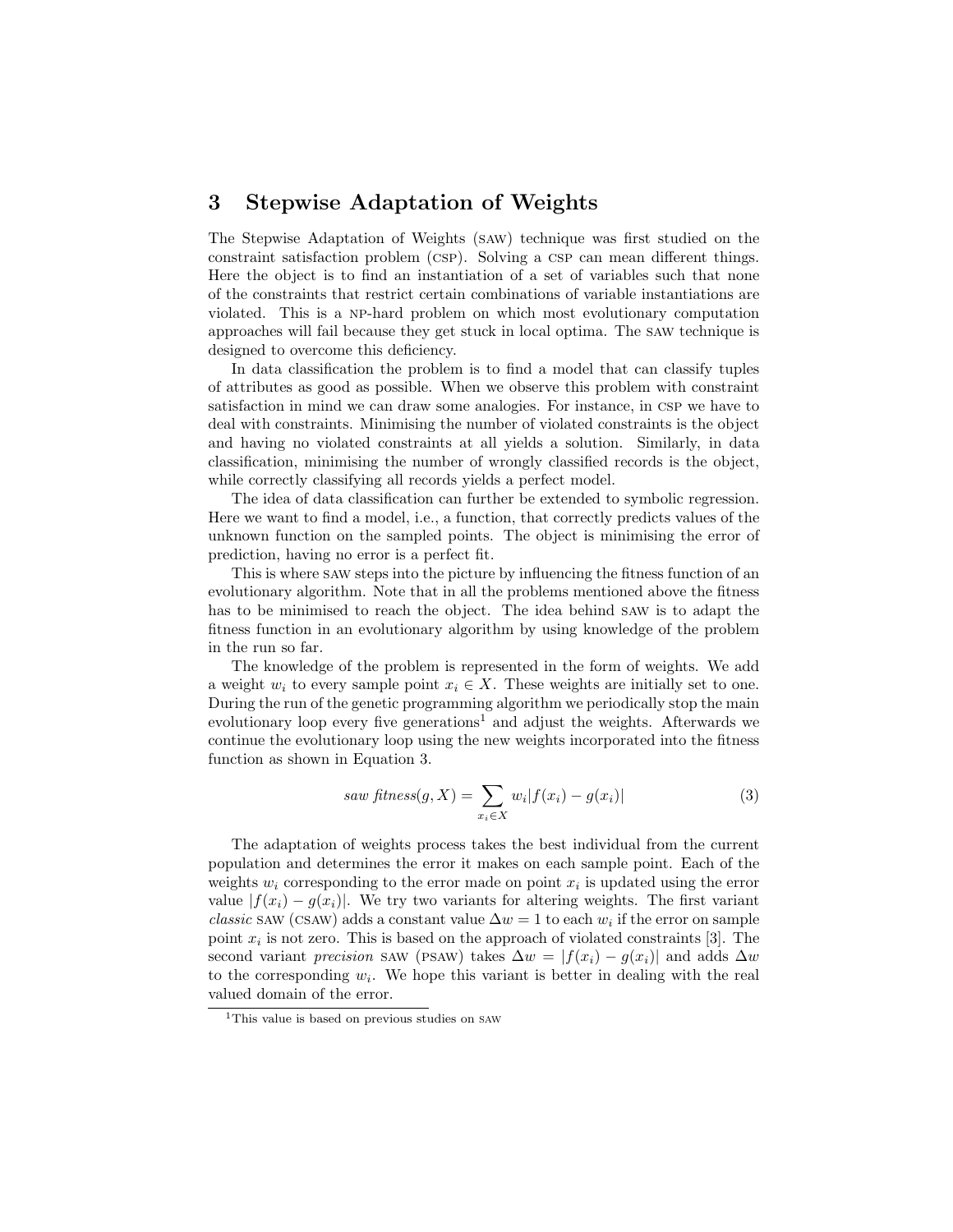## 4 Experiments and Results

To test the performance of the two variants of saw we do a number of experiments using three algorithms. First, the genetic programming algorithm without any additional aids (gp). Second, the variant where we add saw with a constant  $\Delta w$  (GP-CSAW). Last, the variant where we add SAW with  $\Delta w = |f(x) - g(x)|$  $(GP-PSAW)$ .

We measure performance of the algorithms on two simple symbolic regression problems. Each algorithm is tested with two different population sizes as shown in Table 2. We use 99 independent runs for each setting in which we measure mean, median, standard deviation, minimum and maximum standard fitness. Furthermore we count the number of successful runs. Where we define a run successful if the algorithm finds a function that has a standard fitness below 10<sup>−</sup><sup>6</sup> .

Table 2: Experiment parameters: six different experiments where each experiment consists of 99 independent runs

|   |     | experiment populations size number of generations |
|---|-----|---------------------------------------------------|
|   | 100 | 100                                               |
| 2 | 100 | 200                                               |
| 3 | 100 | 500                                               |
|   | 100 | 1000                                              |
| 5 | 500 | 100                                               |
|   | 500 | <b>200</b>                                        |

### 4.1 Quintic polynomial

This quintic polynomial is taken from [5] and is defined by Equation 4. The function is shown in Figure 1.

$$
f(x) = x^5 - 2x^3 + x, \ x \in [-1, 1] \tag{4}
$$

Table 3 shows the results of the experiments on the quintic polynomial. Looking at the mean and the median for all experiments we conjecture that gp-psaw produces the best solutions. gp-csaw is not always better than gp, but it has the best results when we observe the maximum error, i.e., the worst result found. The best solution  $(1.704 \times 10^{-7})$  is found twice by GP-CSAW.

We look at the individual runs of experiment 4 (population size of 100 and 1000 generations) and determine all the successful runs and see that gp has 76 successful runs out of 99, gp-csaw has 78 successful runs out of 99 and gp-psaw has 85 successful runs of 99. These result are set out in Figure 3 together with their uncertainty interval [7]. We use the usual rule of thumb where we need at least a difference two and a half times the overlap of the uncertainty interval before we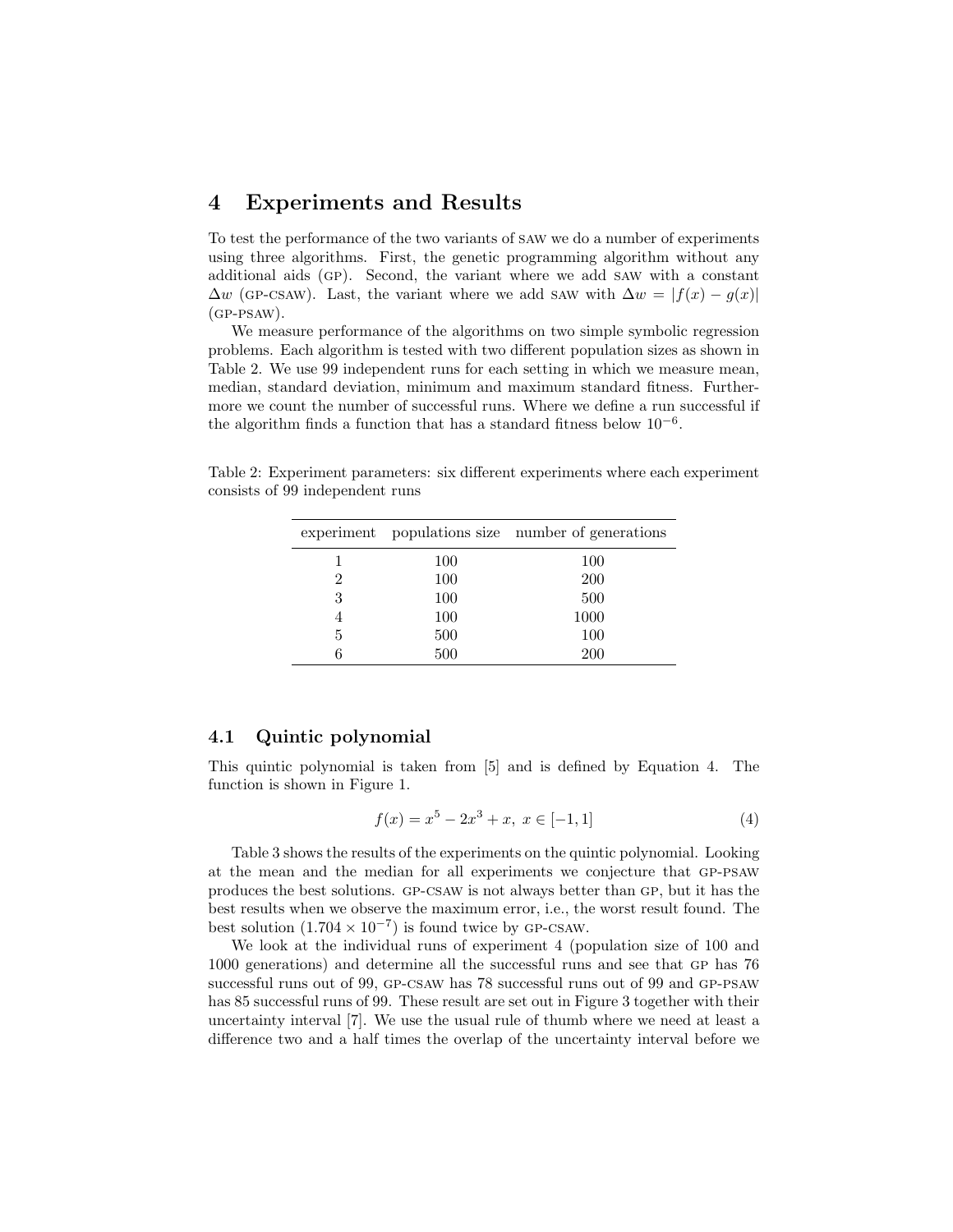

Figure 1: The quintic polynomial on the interval  $[-1, 1]$  (left). Standard fitness function over evaluations for one run of the three algorithms for the quintic polynomial (right)

can claim a significant difference. This is clearly not the case here. In experiment 6 (population size 500 and 200 generations) gp fails 2 times out of 99. The other two algorithms never fail.

#### 4.2 Sextic polynomial

This sextic polynomial is taken from [5] and is defined in Equation 5. Figure 2 shows this function on the interval  $[-1, 1]$ .

$$
f(x) = x^6 - 2x^4 + x^2, \ x \in [-1, 1]
$$
 (5)



Figure 2: The sextic polynomial on the interval  $[-1, 1]$  (left). Standard fitness function over evaluations for one run of the three algorithms for the sextic polynomial (right)

Table 4 shows the results of the experiments on the sextic polynomial. GP-PSAW has the best median in one experiment and best mean in in three experiments. gp-csaw never has the best mean but has the best median three times. If we are only interested in the best solution over all runs we have an easier job comparing.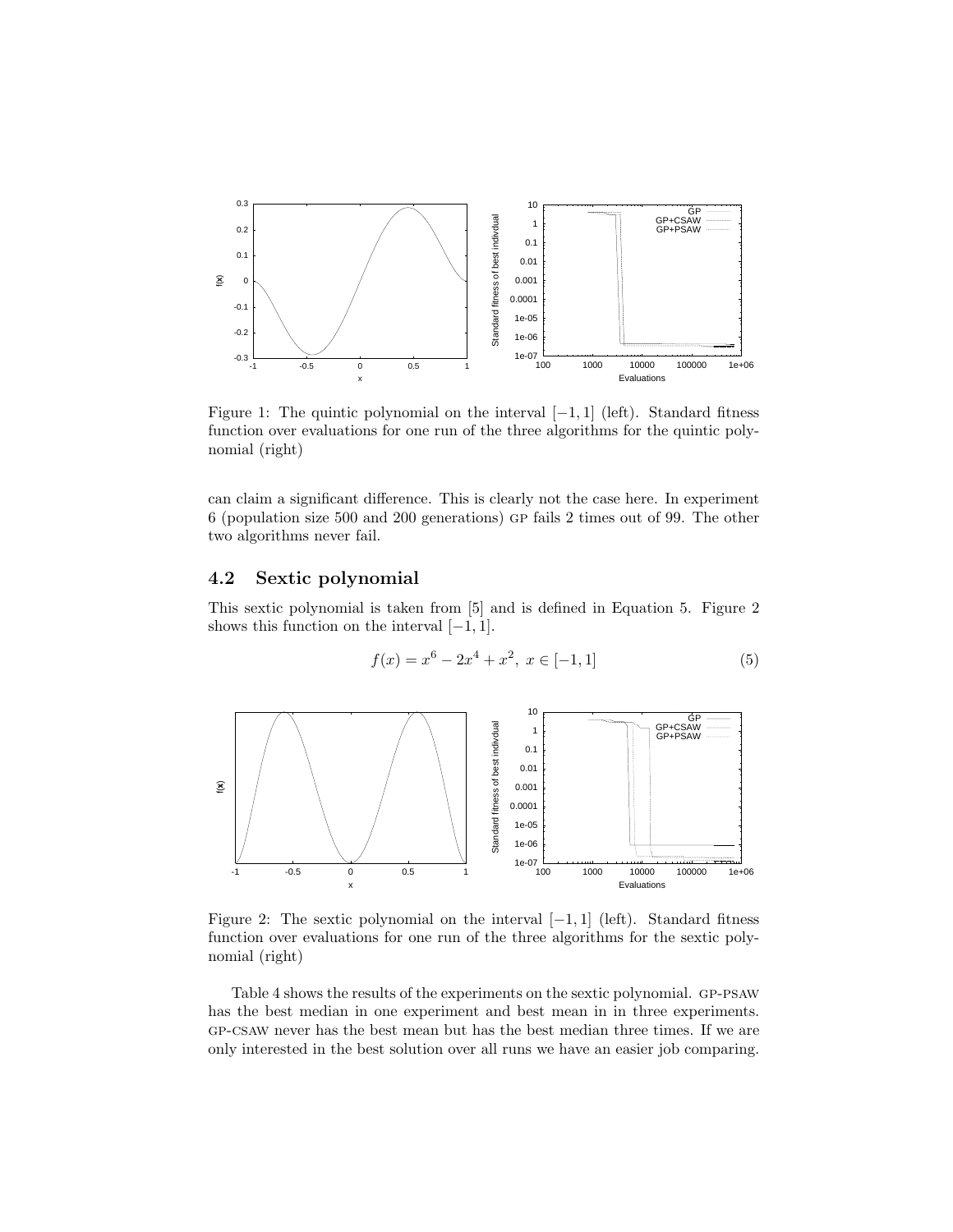|    | experiment | median                 | mean                   | st. deviation          | minimum                | maximum                |
|----|------------|------------------------|------------------------|------------------------|------------------------|------------------------|
| 1. | GP         | $4.610\times10^{-7}$   | $1.351\times10^{-1}$   | $2.679\times10^{-1}$   | $2.640\times10^{-7}$   | 1.050                  |
|    | GP-CSAW    | $4.605\times10^{-7}$   | $1.339\times10^{-1}$   | $2.599\times10^{-1}$   | $2.445\times10^{-7}$   | 1.102                  |
|    | GP-PSAW    | $4.391\times10^{-7}$   | $1.286\times10^{-1}$   | $2.972\times10^{-1}$   | $2.598\times10^{-7}$   | 1.559                  |
| 2. | GP         | $4.354\times10^{-7}$   | $1.274\times10^{-1}$   | $2.610\times10^{-1}$   | $2.640\times10^{-7}$   | 1.034                  |
|    | GP-CSAW    | $4.303\times10^{-7}$   | $1.226\times10^{-1}$   | $2.376\times10^{-1}$   | $2.445\times10^{-7}$   | $8.525\times10^{-1}$   |
|    | GP-PSAW    | $4.200\times10^{-7}$   | $1.049\times10^{-1}$   | $2.254\times10^{-1}$   | $2.543\times10^{-7}$   | 1.317                  |
| 3. | GP         | $3.972\times10^{-7}$   | $1.120\times10^{-1}$   | $2.571\times10^{-1}$   | $2.640\times10^{-7}$   | 1.034                  |
|    | GP-CSAW    | $4.019\times10^{-7}$   | $1.107\times10^{-1}$   | $2.204\times10^{-1}$   | $1.704\times10^{-7}$   | $8.525\times10^{-1}$   |
|    | GP-PSAW    | $3.855\times10^{-7}$   | $7.785\times10^{-2}$   | $2.049\times10^{-1}$   | $2.449\times10^{-7}$   | 1.111                  |
| 4. | GP         | $3.763{\times}10^{-7}$ | $1.161\times10^{-1}$   | $2.547{\times}10^{-1}$ | $2.324{\times}10^{-7}$ | 1.034                  |
|    | GP-CSAW    | $3.693\times10^{-7}$   | $8.323 \times 10^{-2}$ | $1.803\times10^{-1}$   | $1.704\times10^{-7}$   | $6.969\times10^{-1}$   |
|    | GP-PSAW    | $3.669\times10^{-7}$   | $6.513\times10^{-2}$   | $1.856\times10^{-1}$   | $2.114\times10^{-7}$   | 1.111                  |
| 5. | GP         | $3.465{\times}10^{-7}$ | $2.045\times10^{-3}$   | $1.544\times10^{-2}$   | $1.965\times10^{-7}$   | $1.433\times10^{-1}$   |
|    | GP-CSAW    | $3.465 \times 10^{-7}$ | $3.570\times10^{-7}$   | $8.463\times10^{-8}$   | $2.412\times10^{-7}$   | $9.965 \times 10^{-7}$ |
|    | GP-PSAW    | $3.395\times10^{-7}$   | $3.382\times10^{-7}$   | $4.384\times10^{-8}$   | $1.974\times10^{-7}$   | $5.071\times10^{-7}$   |
| 6. | GP         | $3.343{\times}10^{-7}$ | $2.045\times10^{-3}$   | $1.544 \times 10^{-2}$ | $1.965{\times}10^{-7}$ | $1.433 \times 10^{-1}$ |
|    | GP-CSAW    | $3.446\times10^{-7}$   | $3.512\times10^{-7}$   | $8.337\times10^{-8}$   | $2.412\times10^{-7}$   | $9.965 \times 10^{-7}$ |
|    | GP-PSAW    | $3.325\times10^{-7}$   | $3.331\times10^{-7}$   | $4.533\times10^{-8}$   | $1.937\times10^{-7}$   | $5.071\times10^{-7}$   |

Table 3: Experiment results for the quintic polynomial (all measurements with standard fitness function)

Table 4: Experiment results for the sextic polynomial (all measurements with standard fitness function)

|    | experiment | median                 | mean                   | st. deviation        | minimum              | maximum                |
|----|------------|------------------------|------------------------|----------------------|----------------------|------------------------|
| 1. | GP         | $2.182\times10^{-7}$   | $1.490\times10^{-1}$   | $3.987\times10^{-1}$ | $1.723\times10^{-7}$ | 2.844                  |
|    | GP-CSAW    | $2.182\times10^{-7}$   | $1.525 \times 10^{-1}$ | $4.036\times10^{-1}$ | $1.353\times10^{-7}$ | 2.844                  |
|    | GP-PSAW    | $2.182\times10^{-7}$   | $1.212\times10^{-1}$   | $2.569\times10^{-1}$ | $1.213\times10^{-7}$ | 1.720                  |
| 2. | GP         | $2.182\times10^{-7}$   | $1.179\times10^{-1}$   | $2.882\times10^{-1}$ | $1.172\times10^{-7}$ | 1.730                  |
|    | $GP-CSAW$  | $2.098\times10^{-7}$   | $1.244\times10^{-1}$   | $3.626\times10^{-1}$ | $1.244\times10^{-7}$ | 2.491                  |
|    | GP-PSAW    | $2.115\times10^{-7}$   | $1.135\times10^{-1}$   | $2.495\times10^{-1}$ | $1.013\times10^{-7}$ | 1.720                  |
| 3. | GP         | $1.953{\times}10^{-7}$ | $8.001\times10^{-2}$   | $2.318\times10^{-1}$ | $1.171\times10^{-7}$ | 1.730                  |
|    | GP-CSAW    | $1.916\times10^{-7}$   | $8.366\times10^{-2}$   | $2.328\times10^{-1}$ | $1.172\times10^{-7}$ | 1.222                  |
|    | GP-PSAW    | $1.984\times10^{-7}$   | $8.403\times10^{-2}$   | $2.226\times10^{-1}$ | $1.013\times10^{-7}$ | 1.720                  |
| 4. | GP         | $1.888\times10^{-7}$   | $6.963\times10^{-2}$   | $2.258\times10^{-1}$ | $1.135\times10^{-7}$ | 1.730                  |
|    | GP-CSAW    | $1.824\times10^{-7}$   | $6.100\times10^{-2}$   | $1.741\times10^{-1}$ | $1.048\times10^{-7}$ | 1.161                  |
|    | GP-PSAW    | $1.899\times10^{-7}$   | $5.084\times10^{-2}$   | $1.418\times10^{-1}$ | $1.013\times10^{-7}$ | $5.467\times10^{-1}$   |
| 5. | GP         | $1.385 \times 10^{-7}$ | $1.507\times10^{-7}$   | $3.280\times10^{-8}$ | $1.087\times10^{-7}$ | $2.912\times10^{-7}$   |
|    | GP-CSAW    | $1.385\times10^{-7}$   | $3.390\times10^{-3}$   | $2.500\times10^{-2}$ | $1.013\times10^{-7}$ | $2.255 \times 10^{-1}$ |
|    | GP-PSAW    | $1.385\times10^{-7}$   | $2.485 \times 10^{-3}$ | $2.460\times10^{-2}$ | $1.125\times10^{-7}$ | $2.460\times10^{-1}$   |
| 6. | GP         | $1.260\times10^{-7}$   | $1.417\times10^{-7}$   | $3.029\times10^{-8}$ | $1.087\times10^{-7}$ | $2.912\times10^{-7}$   |
|    | GP-CSAW    | $1.363\times10^{-7}$   | $3.390\times10^{-3}$   | $2.500\times10^{-2}$ | $1.013\times10^{-7}$ | $2.255 \times 10^{-1}$ |
|    | GP-PSAW    | $1.260\times10^{-7}$   | $2.485\times10^{-3}$   | $2.460\times10^{-2}$ | $1.115\times10^{-7}$ | $2.4560\times10^{-1}$  |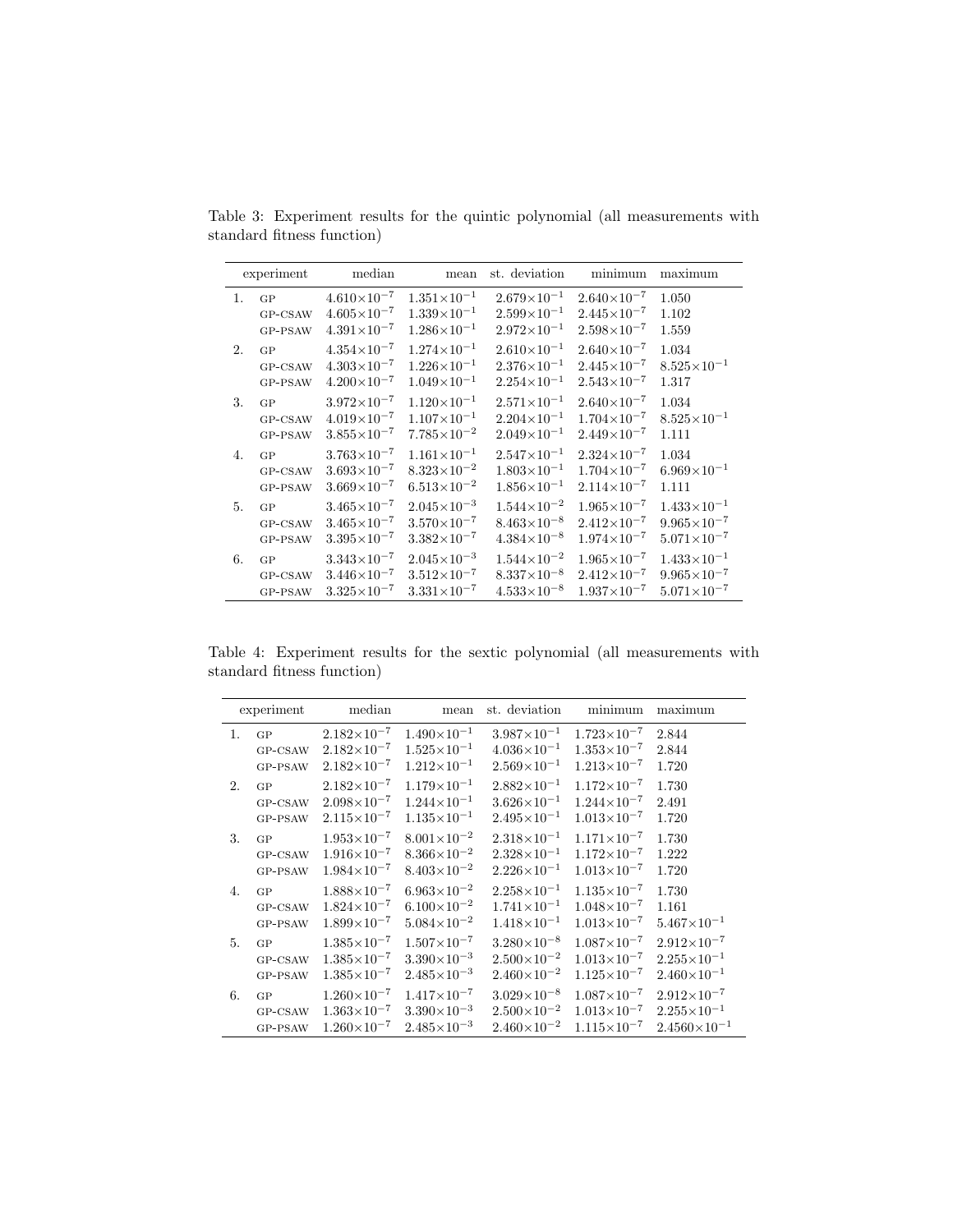The best solution  $(1.013 \times 10^{-7})$  is found in experiment 2 by GP-PSAW in just 200 generations and by gp-csaw in experiment 5 within 100 generations.

Similar to the quintic polynomial we examine the individual runs of experiment 4 (population size of 100 and 1000 generations) and determine all the successful runs. Here gp has 84 successful runs out of 99. gp-csaw has 81 successful runs and gp-psaw has 87 successful runs. These result are set out in Figure 3 together with there uncertainty interval [7]. Although differences seem larger than with the quintic polynomial we still cannot claim a significant improvement. Tides turn compared to the quintic polynomial as here gp-csaw fails twice, gp-psaw fails once and gp always succeeds.



Figure 3: Number of successful runs with uncertainty intervals in experiment 4 for the quintic polynomial (left) and the sextic polynomial (right)

## 5 Conclusions and Future Research

We have presented how the saw technique can be used to extend genetic programming to boost performance in symbolic regression. We like to point out that the simple concept behind saw makes it very easy to implement the technique in existing algorithms. Thereby, making it suitable for doing quick try outs to boost an evolutionary algorithms performance. As saw solely focuses on the fitness function it can be used in virtually any evolutionary algorithm. However, it is up to the user to find a good way of updating the weights mechanism depending on the problem at hand. This paper shows two ways in which to add saw to a genetic programming algorithm that solves symbolic regression problems. By doing this, we add another problem area to a list of problems that already contains various constraint satisfaction problems and data classification problems.

When we focus on a comparison of mean, median and minimum fitness it appears that our new variant of the saw technique (precision saw) has the upper hand. In most cases it finds a better or comparable result than our standard GP, also beating the classic saw variant. Moreover, it seems that the saw technique works better using smaller populations. Something that is already concluded by Eiben et al. [2].